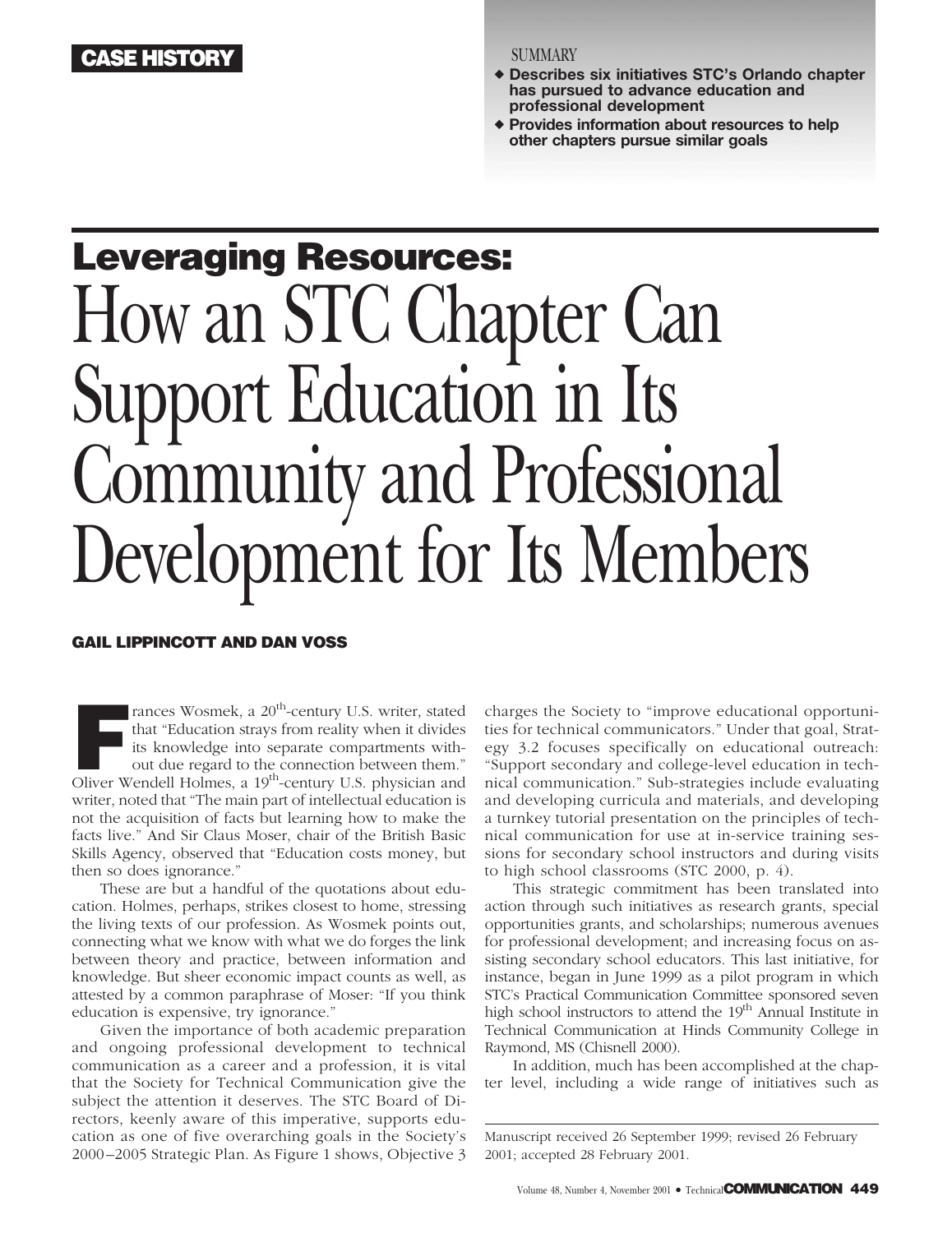#### **CASE HISTORY** *Chapter Support for Education and Professional Development Lippincott and Voss*

| Reference<br>Number | Objective                                                                                                                                                                                                                                | Responsible                                                        | Year to<br>Complete |  |  |  |  |  |
|---------------------|------------------------------------------------------------------------------------------------------------------------------------------------------------------------------------------------------------------------------------------|--------------------------------------------------------------------|---------------------|--|--|--|--|--|
| 3.<br>3.1           | Improve educational opportunities for technical communicators.<br>Increase the activity and value of Special Interest Groups (SIGs)                                                                                                      |                                                                    |                     |  |  |  |  |  |
| 3.1.1               | Increase SIG-sponsored tutorials at the Annual Conference.                                                                                                                                                                               | <b>Special Interest Groups</b>                                     | $00 - 01$           |  |  |  |  |  |
| 3.1.2               | Hold SIG conferences jointly with regional conferences or<br>conferences of related organizations.                                                                                                                                       | <b>Special Interest Groups</b>                                     | $01 - 02$           |  |  |  |  |  |
| 3.2                 | Support secondary and college-level education in technical communication.                                                                                                                                                                |                                                                    |                     |  |  |  |  |  |
| 3.2.1               | Evaluate available curricula and educational materials for<br>secondary school teachers and students.                                                                                                                                    | Academic and Research<br>Programs (Practical<br>Communication)     | $00 - 01$           |  |  |  |  |  |
| 3.2.2               | Support the development of curricula and educational<br>materials for secondary school teachers and students.                                                                                                                            | Academic and Research<br>Programs (Practical<br>Communication)     | $01 - 02$           |  |  |  |  |  |
| 3.2.3               | Collect and publicize model curricula for technical<br>communication degree programs.                                                                                                                                                    | Academic and Research<br>Programs                                  | $00 - 01$           |  |  |  |  |  |
| 3.2.4               | Develop a high-impact turnkey tutorial on technical<br>communication suitable for presentation to high-school classes,<br>for in-service training for secondary school instructors, and for<br>easy conversion into Web-based tutorials. | Academic and Research<br>Programs (Practical<br>Communication)     | $00 - 01$           |  |  |  |  |  |
| 3.3                 | Provide additional educational opportunities in advanced technologies.                                                                                                                                                                   |                                                                    |                     |  |  |  |  |  |
| 3.3.1               | Investigate the business case for distance learning<br>courses sponsored by STC or strategic partnerships.                                                                                                                               | Academic and Research<br>Programs (Academic-<br>Industry Advisory) | $00 - 01$           |  |  |  |  |  |
| 3.3.2               | Compile and maintain regional speakers' lists for chapter<br>meetings.                                                                                                                                                                   | Professional Development                                           | $01 - 02$           |  |  |  |  |  |
| 3.3.3               | Hold multi-chapter or regional conferences annually in<br>all regions.                                                                                                                                                                   | Conferences (Chapter and<br><b>Regional Conferences)</b>           | $00 - 01$           |  |  |  |  |  |

Year to complete" reflects STC years, which begin on July 1 http://www.stc.org/PDF\_Files/StrategicPlan.pdf

**Figure 1.** Objective 3 in the Society's 2000–2005 Strategic Plan focuses on educational outreach.

valuable and innovative support to secondary education through curriculum development. A number of chapters have also held high school technical writing competitions over the years, and winners of chapter competitions may be entered in the Society-level International Student Technical Writing Competition.

Education and professional development offer an organizing focus to the Orlando chapter, whose Education Committee has actively supported initiatives in the local educational community since 1994. Formed initially to develop formal procedures for awarding undergraduate scholarships, the committee accomplished its objective and then moved on to broader initiatives. The result has been a very productive 7 years.

This article summarizes the committee's initiatives in six areas:

- Developing procedures and avenues of communication to govern its own operations
- Instituting and administering a scholarship program
- Conducting a high school writing competition
- Providing instructional support for secondary education in the community
- Instituting mentoring programs
- Supporting and enhancing professional development.

Our intent is to offer a helpful point of departure for other chapters that would like to increase their support to education.



**Figure 2.** Each summer, the Orlando chapter education committee sets its goals and objectives for the coming chapter year.

DEVELOPING PROCEDURES AND AVENUES OF COMMUNICATION Hayhoe (1999) describes the benefits of drafting a strategic plan for a chapter as "a shared realization" of its current status and a "shared vision" of future activities; in other words, a "blueprint for success" shared by leaders and members alike (p. 1). Even with a chapter strategic plan in place, however, we have found that a successful committee should define its own goals and objectives as a way to achieve the chapter vision. One of the major challenges faced by any professional association committee is how to mobilize limited resources, especially time, to get things done. The answer is twofold:

**1.** Establish realistic goals.

**2.** Pursue them with efficiency, professionalism, and teamwork.

In pursuit of these goals, the Orlando chapter Education Committee has, over the past seven years, evolved a charter and operating procedures designed to ensure efficient operation (see Appendix A). We begin each chapter year with specific goals and objectives, and end the year with a final report detailing our accomplishments against those objectives. Figure 2 illustrates a streamlined version of the goals and objectives for 2000 – 2001, and Figure 3 demonstrates how our year-end report documents the objectives achieved (in this case for the 1999 –2000 chapter year).

Let us offer a few tips on optimizing time use that we have found helpful:

 **Run efficient meetings.** Keep them short, have an agenda, and locate and schedule them to maximize attendance.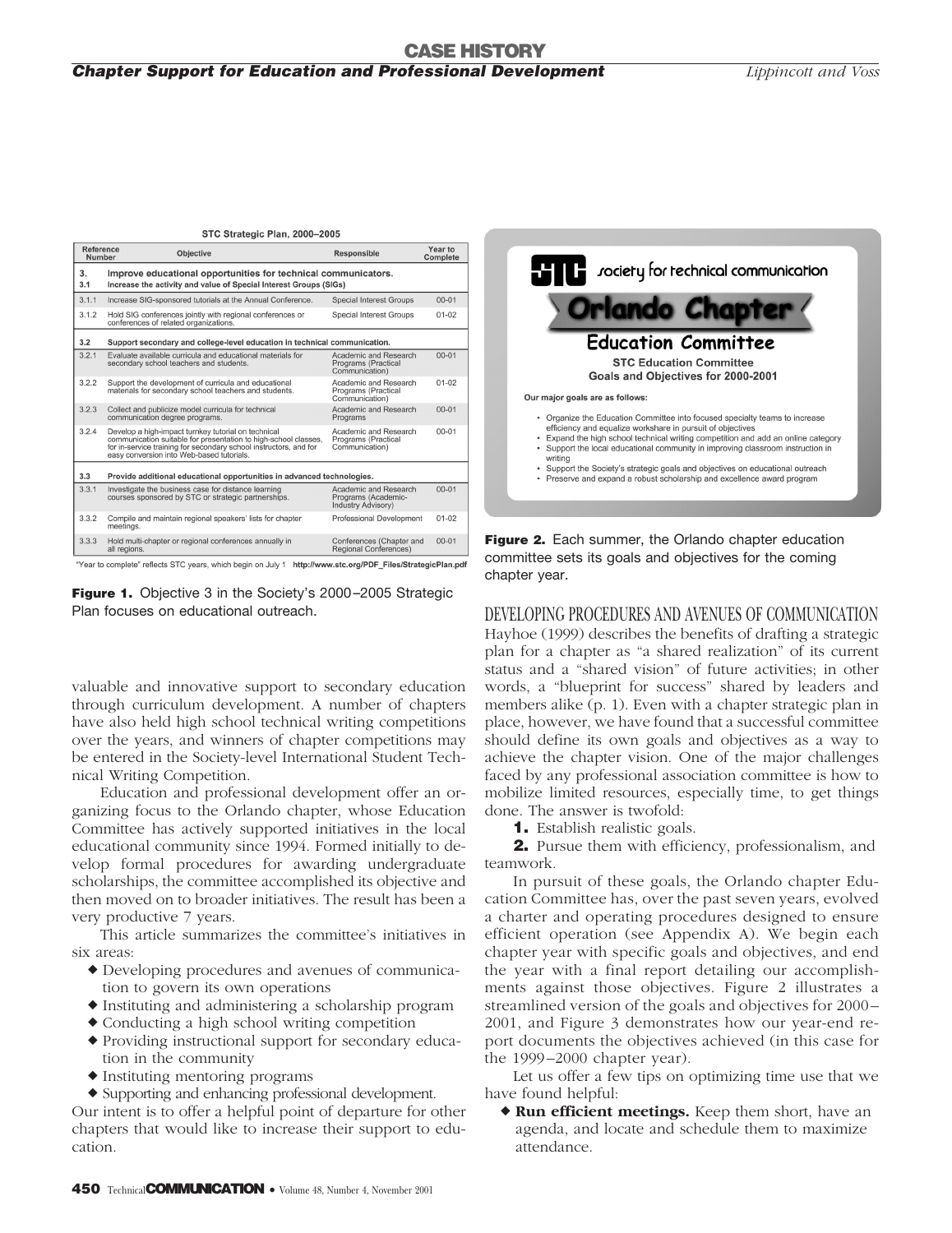

**Figure 3.** The success of the Melissa Pellegrin Memorial Scholarship Fund highlighted a busy and fruitful year in 1999–2000.

- **Use e-mail and Web-based discussion groups.** Strategic use of e-mail and online forums can halve the number of physical meetings and double productivity. There's just one caveat: everyone has to access these resources and use them regularly.
- **Divide and conquer.** Tasks that would overwhelm any one person can be more readily accomplished by a committee if the tasks are divided into manageable pieces and everybody pitches in (for example, holding a high school writing competition).
- **Publicize results.** Our committee's efforts on publicity encompass five major areas: local newspapers, school newspapers, STC internal media (for example, our chapter newsletter; *Intercom*, the Society magazine; and *Tieline,* the STC newsletter for chapter and Society leaders), our chapter Web site, and chapter meetings.

This last area, publicizing results, merits specific mention. Without publicity, much of what we accomplish would go unnoticed except by those individuals who are immediately affected. Granted, the awareness of these individuals (the scholarship recipient receiving funding, the high school instructor receiving training) is important, but these achievements can be leveraged through judicious public relations.

Finally, while the Society has formal procedures and awards for recognizing committee and chapter activities, we learned that without local fanfare, chapter members often have no idea of the scope of their education committee's accomplishments. Thus, in addition to articles in the chapter newsletter, we have sought ways to make the committee's members and activities visible at chapter meetings through announcements and frequent reminders of upcoming events. Moreover, the committee shares the workload by soliciting other members' participation in judging events, for instance. Then we capture the fun and recognize the participants by posting photographs in the chapter newsletter, on our Web site, and on poster boards displayed at chapter meetings.

In addition to following the Society's stated goal to "increase the visibility of the technical communication profession" to the larger community, we find that our internal publicity efforts introduce chapter members to Education Committee members who may not be able to attend chapter meetings. And, of course, most everyone enjoys the thanks and recognition such publicity brings.

### INSTITUTING A SCHOLARSHIP PROGRAM

STC has supported scholarships at the Society level since 1971, reflecting its "belief in the importance of assisting students" (Ridgway 1999, p. 30). Acting on this belief, a number of chapters also offer scholarships for local college students; none of these recipients need to be STC members. Like the Society-level scholarship program, chapter-level programs have evolved over the years. As Hirst (2000) of the East Tennessee chapter explains, "Establishing a local STC scholarship is one of the best things a chapter can do to promote its own image, benefit students, infuse itself with new blood, and honor a distinguished chapter member" (p. 34). We could not agree more.

#### **Developing the Orlando chapter scholarship program**

The Orlando chapter's scholarship program began in the mid-1980s at the undergraduate level, geared toward the technical writing degree program at the nearby University of Central Florida (UCF). The award amounts varied from one year to the next, because they came from the proceeds of our annual UCF-STC Florida Technical Writing Conference, sometimes supplemented by the chapter's operating funds. The recipients were selected by the UCF technical writing faculty. In 1994, the education committee systematized the procedure by instituting a formal application process, defining selection criteria, and evaluating applications to select recipients.

Currently, the application consists of a simple form, accompanied by a certified transcript and a short (onepage) but important essay. The selection criteria, in approximate order of importance, are as follows:

- Vision and understanding of technical communication as a profession
- Ability to express that vision in writing, as measured in the essay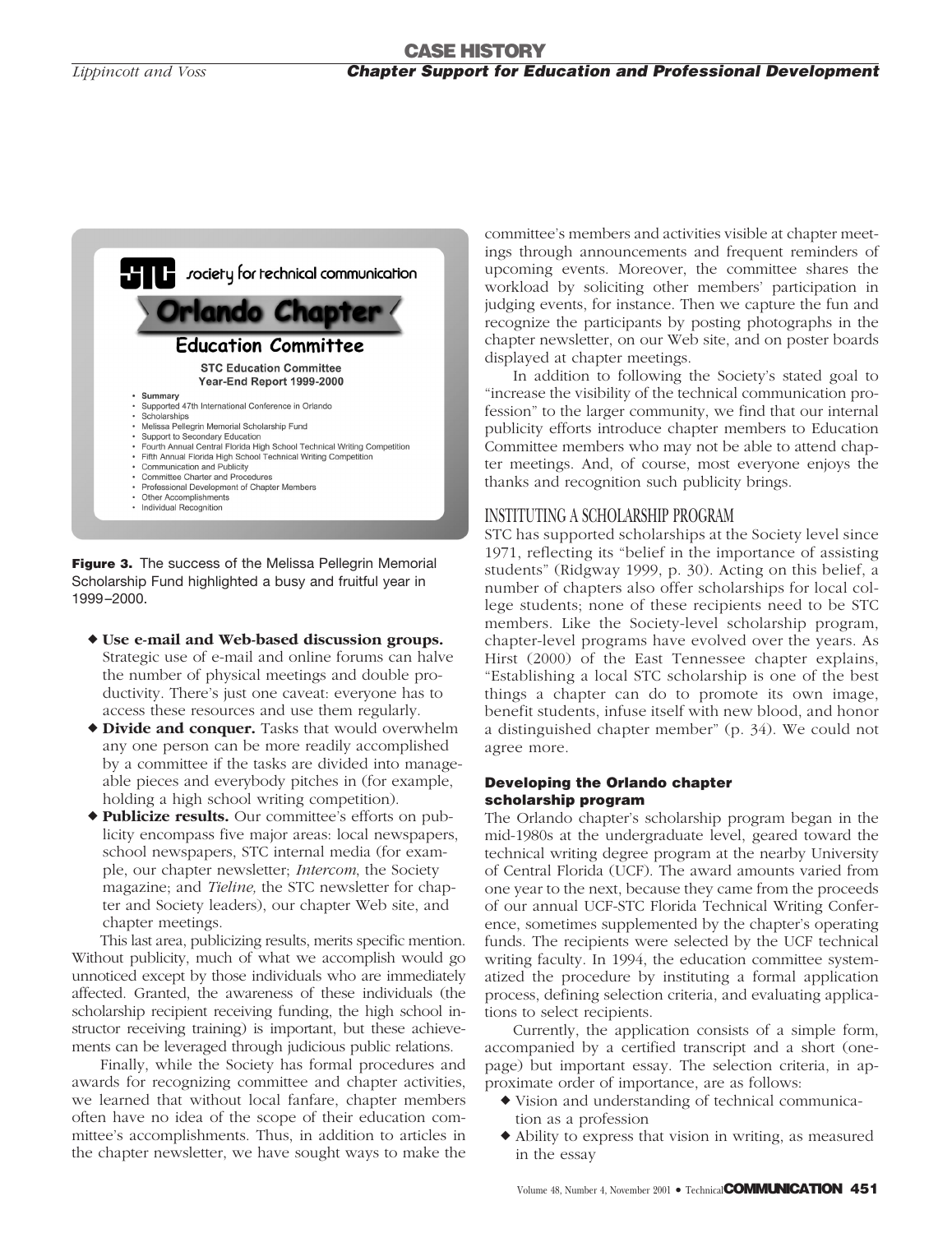- Academic performance, as reflected in the GPA and transcript
- Financial need or other special considerations.

Ultimately, selection is a holistic process involving both mathematical tabulation of committee members' individual rankings plus subjective discussion of each application on its own merits. We've had some late meetings, but we've always reached consensus.

In 1995, the committee extended its reach, expanding the scholarship program to include awards to graduate students in the newly instituted master's program in technical writing at UCF. The graduate student scholarships follow the same selection process as the awards to undergraduates. Then, alerted to the opportunity for informing community college English teachers about our field and possibly attracting some bright students, we initiated Excellence awards for outstanding performance in technical communication at several local schools. The Excellence awards, which are smaller financially, were based solely on the recommendation of community college faculty. In 2000–2001, we extended the Excellence awards to a broader range of Central Florida colleges and universities (beyond UCF), renaming them the "Techie Awards."

#### **Ensuring sustainability**

Sustaining such an ambitious financial commitment calls for long-term strategic planning to overcome a chapter's continual turnover in leadership. Many chapters create a fund to honor an illustrious member, what Hirst (2000) calls "a local hero." At the STC Region 3 Trends conference in October 1997, the hosting Orlando chapter dedicated the scholarship fund to honor the memory of an esteemed colleague, Melissa Pellegrin, who had died the previous spring. A former member of the Education Committee and a 1994 graduate of UCF, Melissa had herself been a recipient of an Orlando chapter undergraduate scholarship. She is sorely missed.

Through the generosity of Melissa's friends, family, and coworkers, coupled with equally generous grants from the STC Board of Directors, the Melissa Pellegrin Memorial Scholarship Fund is already well established as a selfsustaining endowment that will preserve her memory and

> Sustaining such an ambitious financial commitment calls for long-term strategic planning to overcome a chapter's continual turnover in leadership.

promote the higher education of Central Florida technical communicators, in perpetuity (see www.stc-southeast.org/ orlando/education/college/schlrs.html). A plaque bearing the recipients' names occupies a prominent position in the UCF English Department office.

In 1996, the Education Committee decided that rather than further extend the formal scholarship program to the secondary school level, it would be more beneficial to sponsor a high school writing competition (see next section). This venue would not only provide financial awards, but also better serve to expand awareness of technical communication both as a distinct and important discipline and as an attractive career option.

#### CONDUCTING A HIGH SCHOOL WRITING COMPETITION

High school writing competitions encourage students to develop and apply writing skills, promote awareness of the profession and the Society, and provide civic opportunities for members (Blankinship 1999). Chapters holding high school competitions may send their winning entries to the Society-level competition, established in 1986 as "a unique avenue for recognizing excellence in technical communication at the high school level" (Fisher 1999). Currently, there are at least seven chapter-level competitions that promote high school technical writing efforts: Houston; Manitoba; Northeast Ohio; Northern Gulf Coast (FL); Orlando; Rochester (NY); and Washington, DC (Society for Technical Communication 1999).

The Washington, DC chapter, which had 152 entries in 2000, hosts the largest chapter-level competition (see www. stcwdc.org/highschool comp.shtml). Named in honor of long-time member, competition supporter, and STC fellow Austin T. Brown, this 25-year-old competition was originally called the High School Science Writing Contest. Another longlived effort is the New York Metro chapter's two-decades-old collaboration with the New York Academy of Sciences. High school students who participate in summer internships write scientific papers about their activities, from which three winners are chosen annually. Although it is not officially tied to the international competition, several winners of the New York Metro chapter competition have subsequently entered the international competition and have won awards (Michaelson 2000, p. 1).

A chapter education committee seeking to expand its community service efforts would do well to consider hosting a student competition, particularly to capture the excitement generated by Web-based communication opportunities. Such expansion parallels Society-level changes. Embracing the centrality of electronic modes of communication and collaborative projects, STC has reorganized the international competition for 2001; the name has been changed to the International Student Technical Communication Competition, the scholarship budget has been dou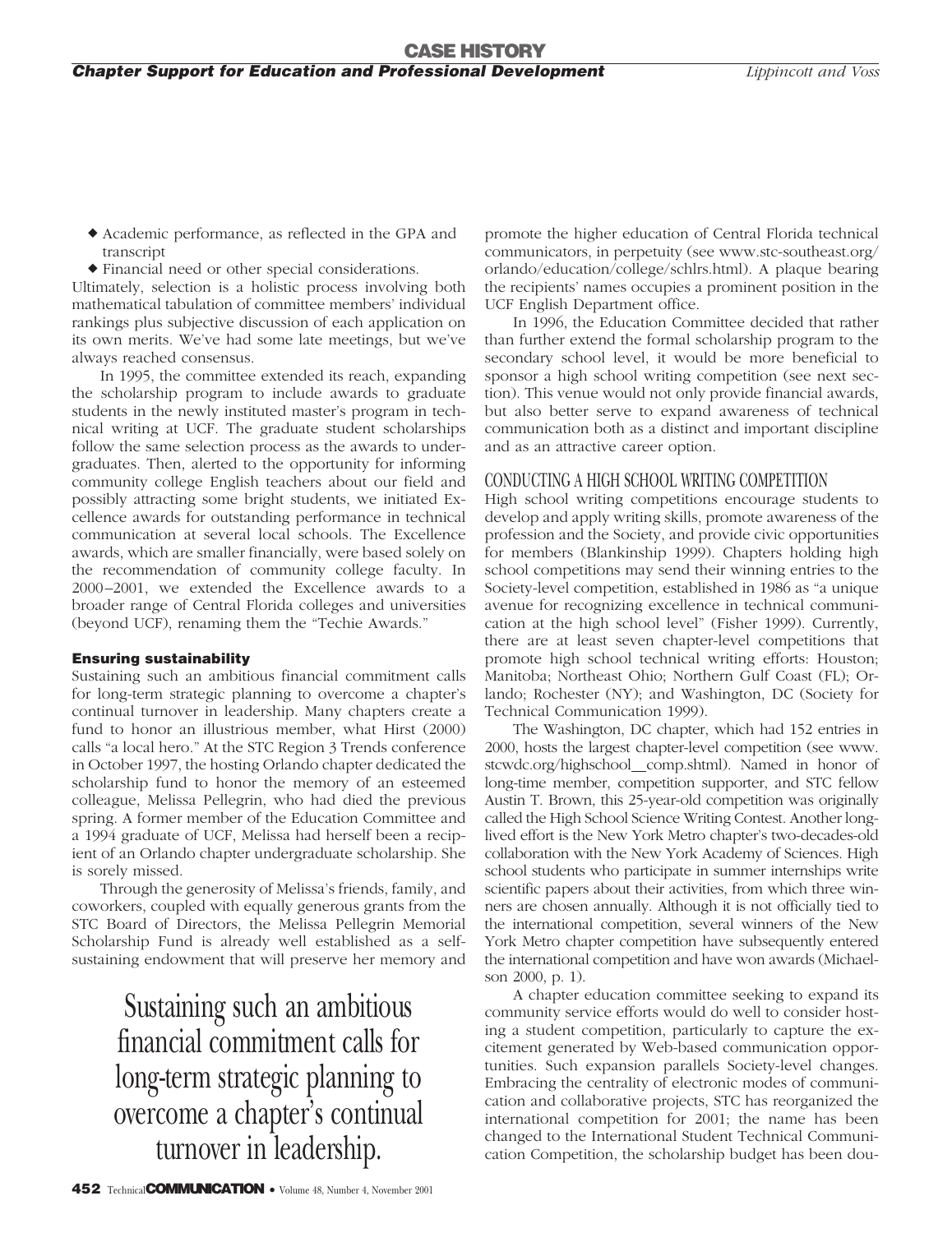bled, and the rules have been broadened to include teams (Fisher 1999). While the Society has developed international competition guidelines, chapter-level competition guidelines, deadlines, and eligibility time period are left up to the individual chapter, which is free to adapt the international guidelines for local conditions. Based on our experience, we offer the following suggestions to assist chapters with competitions that are already under way or those that are ready to begin a competition.

What are the keys to sponsoring a successful high school technical writing competition on a chapter level? What lessons learned can we offer? From an education committee standpoint, there are two paths to success.

**1.** Turn loose an energetic person who will singlehandedly overcome all obstacles and make things happen (our committee was blessed with just such an individual, Marty Goodwin, who got our competition off and running in 1995–1996).

**2.** Divide and conquer the tasks, an approach that has enabled us to continue to build the competition since the departure of its originator (who has since returned).

A relative newcomer to this arena, the Orlando chapter nevertheless has enjoyed several years of successful competitions, resulting in international Honorable Mentions for one of our entries in 1999 and again in 2000, and in a Distinguished, a Merit, and an Honorable Mention in 2001.

Our efforts to promote the competition have paid off in steady growth—from fewer than 10 entries in the first year to more than 150 in the  $5<sup>th</sup>$  Annual Competition in 2000. The event now spans a five-county area in Central Florida, with a long-term goal of expansion to a statewide competition, with the help of other Florida STC chapters.

Strategically, we have found that the key to success is to educate the target audience. Many high school instructors don't even know what technical communication is or how to bring it into their classrooms. However, once instructors, especially English and science teachers, see the high correlation between the principles of technical communication and the basics of classroom instruction in practical writing, they are quick to recognize its potential.

The most effective path to reaching teachers is not from the top (county-level curriculum coordinators) or the bottom (individual classroom instructors), but from the middle—the English and science department chairs at individual schools. Note, however, that protocol may demand that you get approval at the county level before taking your message to individual schools.

Once the school-level points of contact are established (increasingly, counties and schools are posting Web sites that facilitate the research process), initial overtures can be made through letters and e-mail messages of introduction; follow-up involves telephone contact and, ultimately, face-

# Large companies often maintain philanthropy budgets to support community outreach programs.

to-face meetings. Classroom visits should generally be reserved for classes that are already working on a technical communication project or at least studying the subject; otherwise, the results will be marginal. Another useful promotional strategy is to ally the writing competition with local science fairs, which will generally already have a much higher profile than a fledgling technical writing competition. A number of chapters already contribute judges to local science fairs (Craig 2000); these chapters might be ready to take the next step and host their own technical communication competitions.

As for administering a competition, many materials exist at the Society level to serve as a template for competition guidelines, evaluation criteria, judging, awards and recognition, and so forth (see www.stc.org). Unfortunately, the ephemeral nature of the Web and the propensity for volunteer turnover at the chapter level contribute to tedious or sometimes impossible retrieval of the excellent information generated by individual chapters, frequently resulting in duplication of effort.

As far as budget is concerned, STC urges local chapters not to charge entry fees since they could discourage some students from entering their work. In addition, financial awards are an obvious incentive to attract entries. How, then, do we cover the costs of the awards and competition administration, besides our chapter funds? One good path is corporate sponsorships—in return for recognition in competition promotional literature and Web sites, many local businesses that are seeking to maintain their image in the community will be willing to lend a hand financially. Beginning with the employers of our Education Committee members, we are learning how to approach companies in the Central Florida area for such sponsorships. Large companies often maintain philanthropy budgets to support community outreach programs. Smaller companies that deal in technical communication products or services can be reached on the basis of their kinship within the profession. The amount of the contribution varies; \$50–\$500 USD is a good range, depending, obviously, on the prospective sponsor's size and budget. Overall, our initial forays into the world of corporate sponsorship have been mutually rewarding for the chapter and the companies that have supported us.

Judicious use of technology and location also reduces our administration costs. As Internet use gains momentum at the high school level, Web-based administration and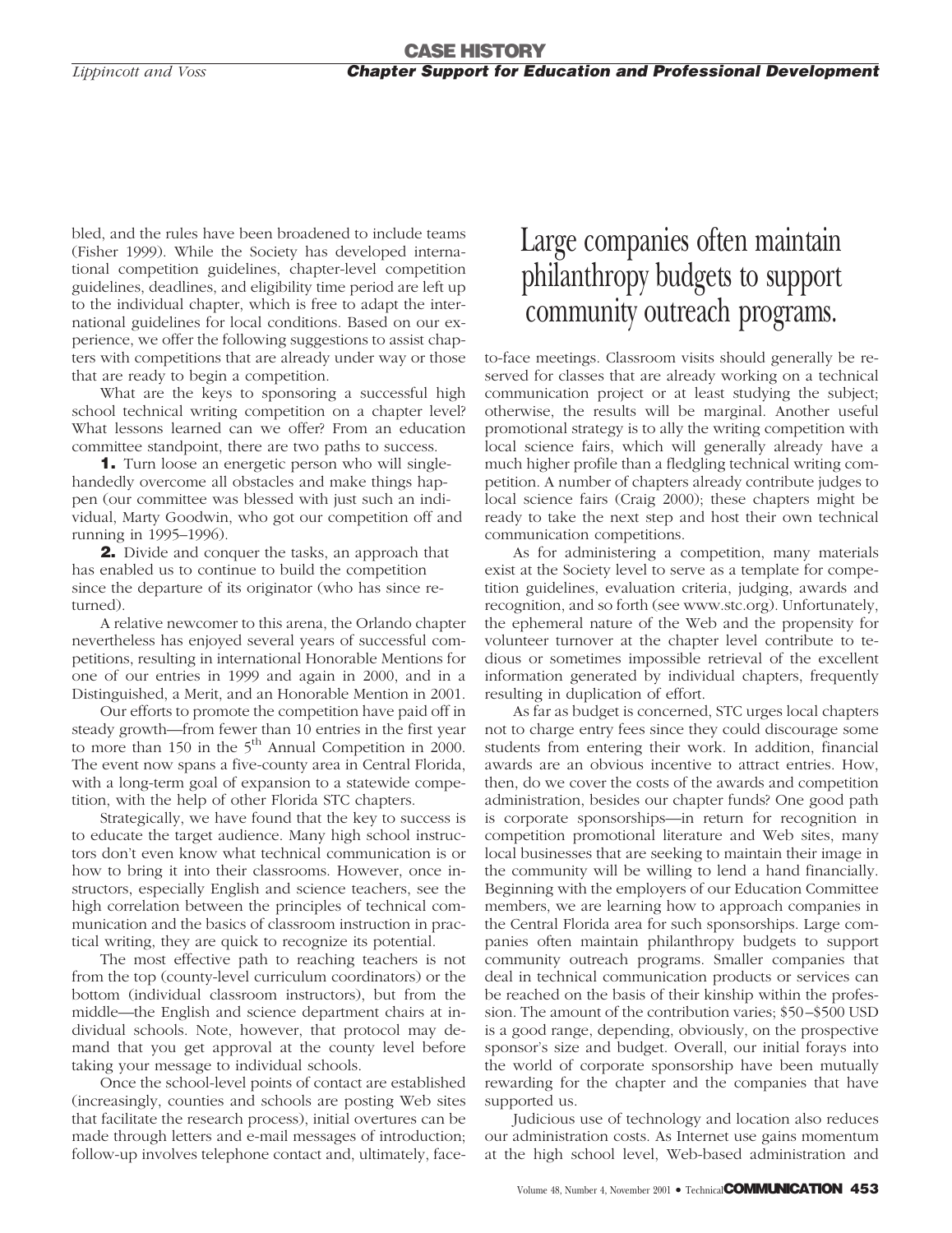marketing of competitions are rapidly becoming the approach of choice. Not only does use of the Web reduce mailing costs, but in most cases it already has much greater market penetration—and this trend will only accelerate. A physical advantage results from Orlando's location, which lends itself to large conventions. We have searched for opportunities to market the competition at state and national conventions of high school English and science teachers, generally for the price of a large stack of our brochures.

Finally, we need to stress the importance of publicizing the competition and the results to leverage members' efforts. After conducting an intensive campaign into researching teacher points of contact, writing and revising the perfect marketing letter to the teachers, and then mailing a large package of materials to over 100 teachers in the Central Florida area, we realized that we had ignored the most crucial gatekeepers to area high school students—our own members. As parents, relatives, and mentors of teenagers, our members should have been the *first* point of contact. Thus, we created a special insert for our chapter newsletter that included an entry form, judging criteria, and photos of the committee preparing the mailing packets (Lippincott 1999). The entire competition was captured in an engaging, informative Web page linked to our chapter site. We maintained high visibility with frequent verbal and visual updates, and liberally sprinkled the competition URL throughout each newsletter. The colorful Web pages were printed and mounted on poster display boards that we brought to each chapter meeting, including the annual chapter awards banquet. We have no doubt that our chapter members now know something about this worthwhile endeavor.

#### PROVIDING INSTRUCTIONAL SUPPORT TO SECONDARY EDUCATION

High schools in the U.S. and Canada have begun to address the urgent need for a literate society that can understand complex language and use technology tools to communicate effectively in the workplace. In 1995, for instance, STC fellow Ronald Blicq (1995) documented Manitoba's lead in developing and pilot-testing the first technical communication course taught in Canadian public schools. A few years later, Amy Twait (1998) explained that Minnesota has included technical writing as an approved way its high school students can demonstrate their writing proficiency.

As professional writers of workplace documents, technical communicators are eager to work with high school teachers, but they do not always know how to bridge the academic and business worlds. For example, Piotrowski's (1995) description of how a Cincinnati high school class developed writing skills by revising "real-world" documents for the Department of Energy generated a number of

positive letters to the *Intercom* editor, which were printed in the April 1995 issue. These articles, plus the positive responses from the readership, provide strong evidence of members' willingness to share their knowledge and skills with high school audiences, and Society- and chapter-level efforts support this effort.

#### **Society-sponsored projects**

One outcome of STC's goal to develop curricula and educational materials for secondary school teachers and students can be found in the Society's Practical Communication Committee (PCC), established in 1999. This committee couples the energy, vision, and practical knowledge of STC members with the powerful resources of the Society to "explore, develop, and coordinate programs with schools, agencies, and STC chapters to help high school teachers develop and use functional, practical writing curricula" (www.stcregion.org/pcc/pcmain.htm). The PCC works to connect and promote chapters' efforts, network teachers with professional writers, and compile teaching resources. Efforts include an informative Web site and a newly instituted e-mail discussion list.

Under the guidance of the committee's first manager, Dana Chisnell, the PCC established a pilot program to fund high school teachers' attendance at the Institute in Technical Communication (ITC), a week-long training program then held in Hinds, MS. The enthusiastic experiences of the first seven attendees (shared in three sessions at the 2000 Annual Conference), convinced the PCC to continue the funding effort, and these first STC-sponsored attendees will serve as an advisory board. As Chisnell (2000) notes, "STC has begun to make a big difference" in how secondary teachers will implement the principles of technical communication in their writing assignments (p. 48).

Mitzi Harris, Chisnell's successor as PCC manager, plans to extend STC's outreach to secondary education. Her term in office got off to a good start: STC successfully hosted eight teachers and two high school administrators at the 2000 summer Institute in Mississippi. The mix included five language arts teachers, a third grade teacher, a science teacher, and an engineer who teaches technical communication. The STC contingent added an international angle to the Institute with two Canadian administrators, supporting Blicq's (1995) description of Canada's commitment to incorporate functional texts in secondary education.

The ITC moved to the Horry-Georgetown Technical College, Grand Strand Campus, in Myrtle Beach, SC, in June 2001. Nine high school teachers from Washington, Minnesota, Texas, Ohio, Nebraska, and Manitoba attended.

With almost a dozen committee members to provide ideas and support, Harris (2000) reported the PCC's goals for 2000–2001, which included a number of exciting initiatives, each targeting a specific outcome: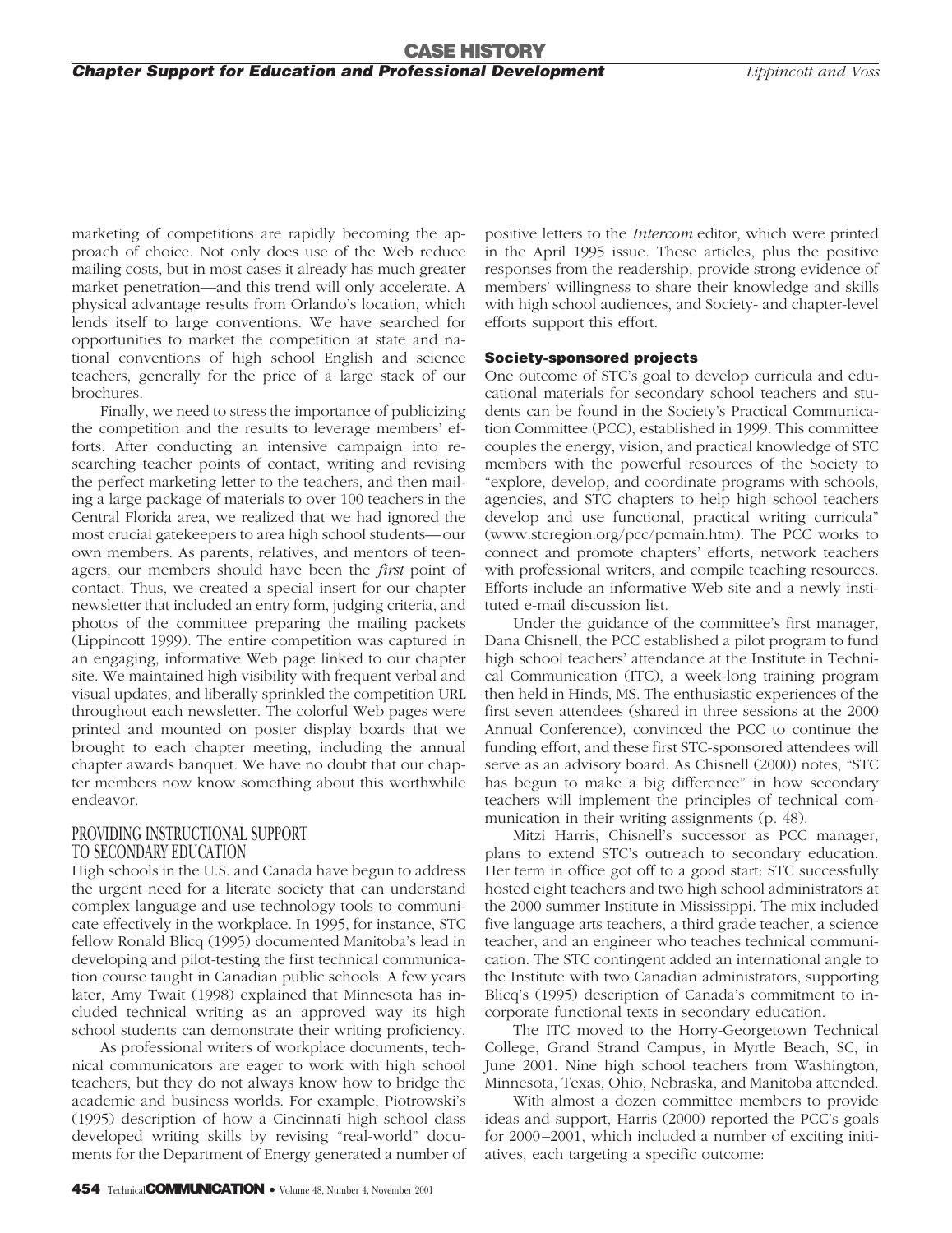- *Encouraging exchanges between writers and teachers on a listserv PCC has established. We plan to invite the entire STC membership and as many teachers as possible to join the PCC listserv* ... *to enable new connections and broader discussion between them.*
- *Working to develop and promote chapter involvement in education outreach so that all chapters are informed. We have submitted a number of proposals for the STC conference in Chicago* ... *about various aspects of education outreach.*
- *Establishing the PCC Web site as a repository of information and tools to support secondary education outreach. We're developing a bibliography/cyberography of useful texts, resources, and ordering information so that teachers have ready access to them. We're developing and posting lessons suitable for presentation in classrooms by workplace professionals to facilitate their involvement. We're providing links to specific pages on the STC Web site that teachers need ready access to, such as links to chapter leaders and to college-level programs.*
- *Organizing a SIG for secondary education outreach. There are a growing number of supporters of education outreach, and we'd like to organize their talents and keep them informed of new developments.*
- *Investigating how to promote TC education by helping high school teachers in alternative programs, such as corporate K-12 partnerships, magnet, and home schools.*
- *Looking into ways to initiate an internship program for high school teachers, so that they can get a firsthand look at the workplace environments their students are likely to inhabit one day.*

#### **Chapter-level projects**

Chapter-level efforts to provide instructional support to secondary education have been varied, but results and efforts have not been publicized broadly. To this end, the PCC has been collecting information about various chapters' activities. Preliminary results are posted on the PCC's Web site, but one can assume that many more chapters than those listed there have given their time as judges for science and engineering fairs, speakers for career days and specific classes, and evaluators for technical writing competitions (Craig 2000). The lack of publicity continues to hamper the Society-level search; even at the chapter level these accomplishments receive scant public attention, judging from their chapter Web sites.

Nevertheless, chapters—or more likely, individual members—continue to reach out to local high schools. Several years ago, the innovative suggestions from over 30 teachers who attended an inservice training workshop run by the Orlando chapter were published in STC's *Tieline* (Voss 1995). While such publicity is welcome, this newsletter is circulated only to a limited audience of Society and chapter leaders.

Our success story and others, however, were showcased at the 1996 Annual Conference session, "Changing how the world communicates: Secondary curricula in technical communication." Panelists shared handouts and discussed "specific lessons plans and teaching strategies" such as "R&D, production, and marketing of student inventions" (Abbott 1996, p. 47; see also Hayhoe and others 1996; Blicq 1996; Moretto 1996). A few years later, Marc Larsen and his colleagues recounted the benefits of their partnership between a company's product information department and a high school's English classes at the 1999 Annual Conference (Larsen and others 1999). Nevertheless, no account of this activity appears on the Orange County chapter's Web site.

At the 2000 Annual Conference in Orlando, East Bay chapter member Judy Herr shared her success story of "How technical communications pros and inner city students swapped knowledge—and everybody won!" Participants at her progression table learned, among other things, about the chapter's technical literacy project, which came about in 1988 when the chapter tried to launch a local technical writing competition. Instead, members discovered that students "needed to be able to write and understand basic concepts of technical communication before they could compete. And, we were the logical choice to help teachers help students gain those skills" (Weiss 2000). Herr piqued attendees' interest with a preview of several exciting projects. The drafts of articles that she shared, or the projects they described, should be placed on the chapter's Web site, and also linked to a repository of successful models on the PCC site.

To gain maximum return on its members' investment of their professional time in educational outreach initiatives to secondary education, the Society needs to establish and maintain an online database describing the activities of individual chapters in this, and other, areas. Without such a tool, we shall continue to reinvent the wheel and waste precious time.

Our Education Committee is mindful of ROI, but in our case, volunteer *time* is our most precious commodity.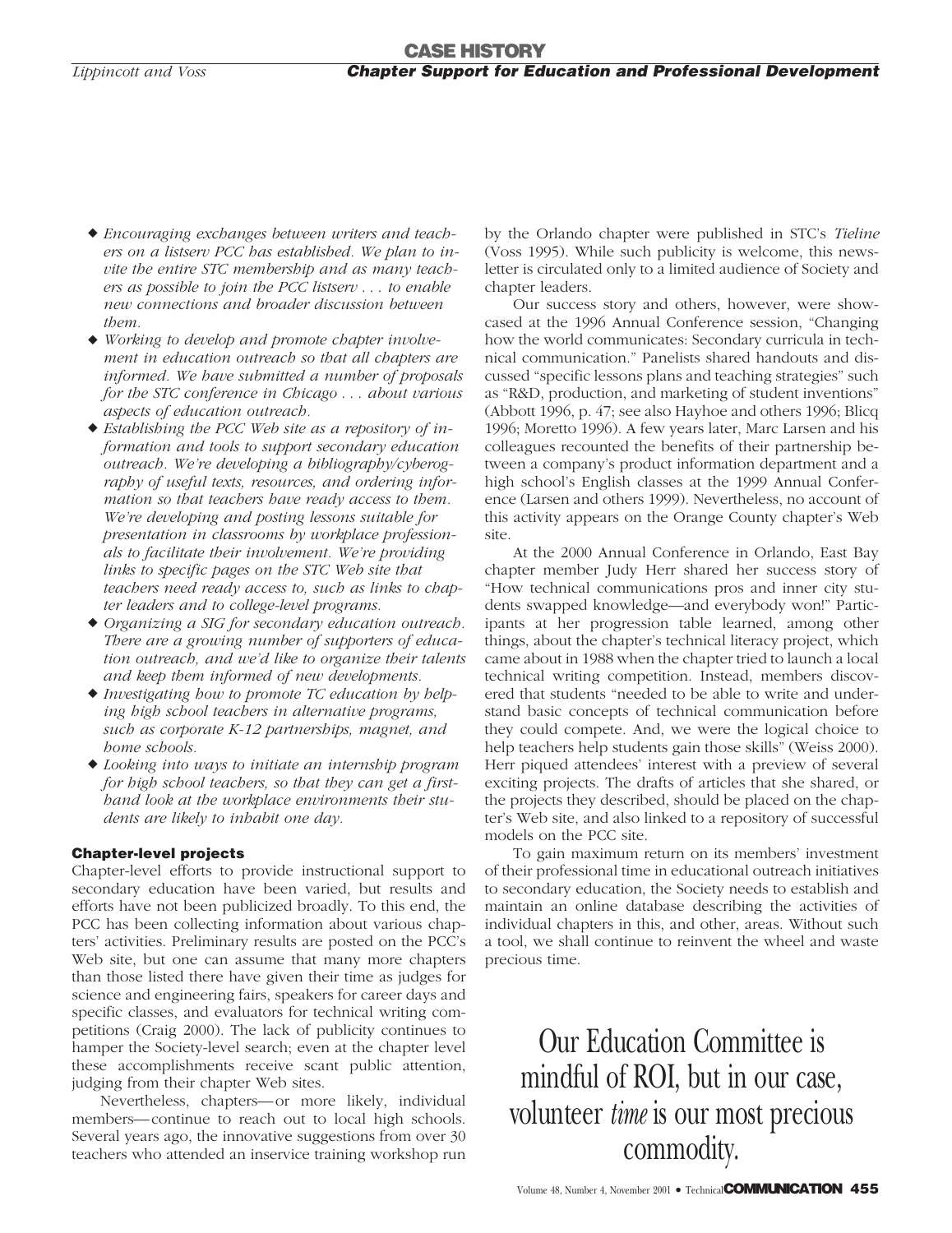#### *TABLE 1: RETURN ON INVESTMENT ON EDUCATIONAL OUTREACH INITIATIVES VARIES*

| <b>Activity</b>                                                  | <b>Audience</b>                                  | Goal                                                                  | <b>Outcome</b>                                                         | <b>ROI</b>       | <b>Disposition</b>                                                                                 |
|------------------------------------------------------------------|--------------------------------------------------|-----------------------------------------------------------------------|------------------------------------------------------------------------|------------------|----------------------------------------------------------------------------------------------------|
| <b>Presentations to</b><br>college classes                       | Technical<br>communication<br>majors             | Provide "real-<br>world"<br>perspective on<br>our profession          | Highly successful                                                      | High             | Continuing                                                                                         |
| <b>Career fairs</b>                                              | Community<br>colleges                            | Distribute<br>literature on<br>STC; Q&A                               | Limited interest                                                       | Low              | Discontinued                                                                                       |
| <b>Presentations to</b><br>high school<br>classes                | Teachers.<br>guidance<br>counselors,<br>students | Introduce<br>technical<br>communication<br>as a career<br>alternative | Mixed                                                                  | Low to<br>Medium | Limit to technical<br>communication<br>classes or<br>science classes<br>working on a<br>TC project |
| Participation in<br>teacher<br>inservice<br>training<br>sessions | Multidisciplinary<br>instructional<br>team       | Draw upon<br>principles of<br>TC to enhance<br>teaching of<br>writing | Highly successful                                                      | High             | Continuing                                                                                         |
| <b>Evaluation of</b><br>curriculum                               | County<br>curriculum<br>coordinators             | Help select the<br>best materials                                     | Moderately<br>successful, but<br>few quality<br>materials<br>available | Medium           | Need to develop<br>materials                                                                       |

#### **Orlando chapter efforts**

Return on investment (ROI) is a critical parameter in business. The key to profit is to invest resources wisely. The more limited those resources, the wiser the investment must be. Our Education Committee is mindful of ROI, but in our case, volunteer *time* is our most precious commodity.

How, then, do we get the best ROI on our efforts to enhance instruction in technical communication? There are no hard-and-fast rules, but a good general guideline is to ask how many students will benefit from a particular effort on our part, and how *much* they will benefit, to the extent that benefit can be quantified. Table 1 lists a few examples from our experience.

Our experience suggests that direct classroom visits are more effective at the college level than they are in high school—because of the audience. Panel discussions, workshops, presentations, and portfolio reviews have all been productive with college classes. As high schools begin to

offer courses in technical communication, the ROI on classroom visits is likely to improve. Even so, we can leverage our contribution by training *teachers* rather than students obviously, any skills and tools we give to instructors are going to benefit far more students than we can reach directly. As discussed previously, we have developed several strategies to make teachers aware of our chapter technical writing competition, and we will target our offers of inservice training sessions to these same teachers.

Specifically, we have submitted a proposal for an STC Special Opportunities Grant to fund two multimedia projects that chapter members can take with them to presentations at high school classes (Jones 2000). One project will provide a tutorial to teachers outlining the challenges and opportunities within our profession, while the other presentation will promote our high school writing competition and encourage student submissions. The grant proposal is currently under consideration. (For more information on Special Opportunities Grants, see www.stc.org/specialopt\_grant.html.)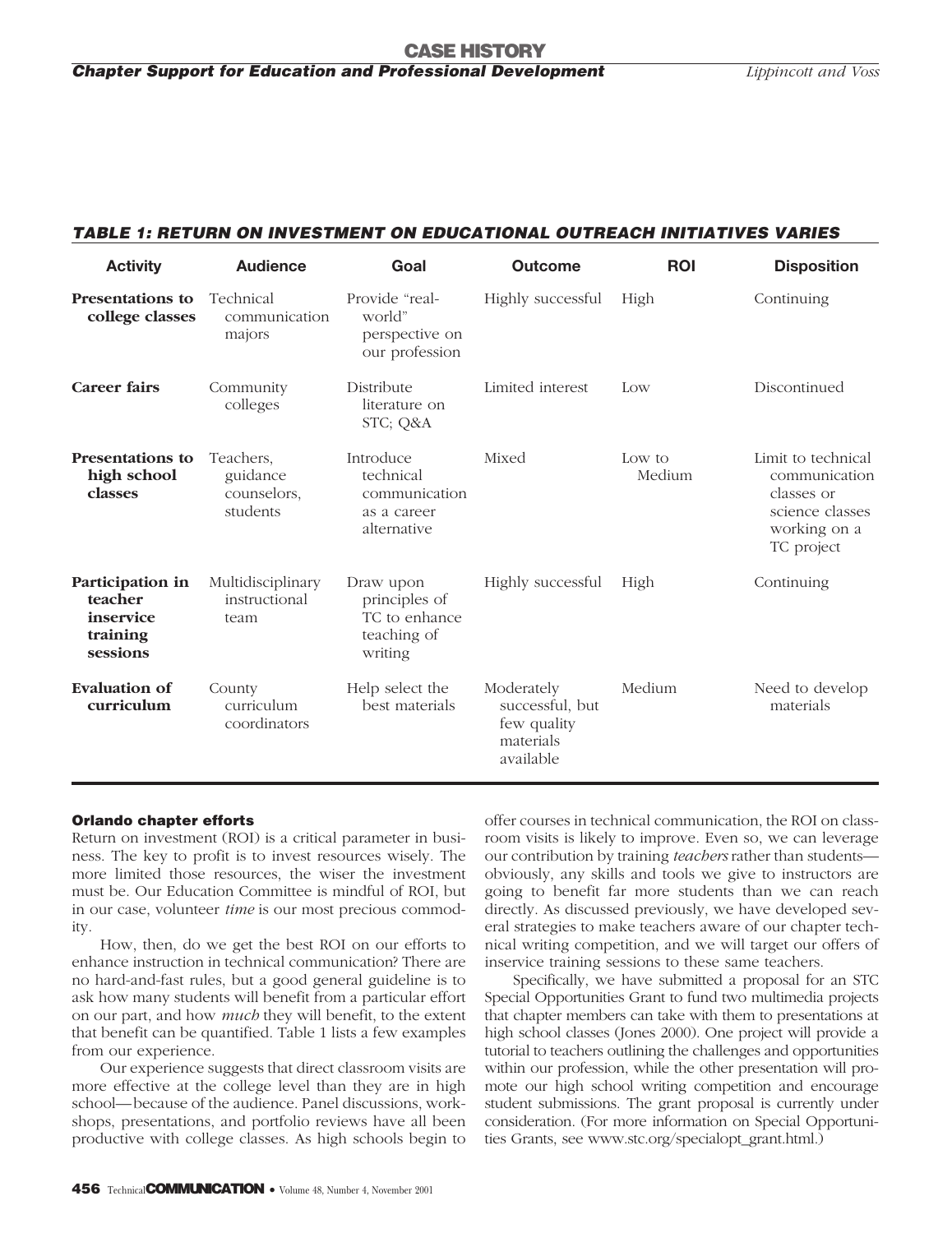As for career fairs, we are convinced that instead of staffing an infrequently visited table at such an event, it would be more productive to host a luncheon with a target audience invited specifically based on interest in our profession. Before going to the effort and expense of planning a luncheon, we will begin by inviting teachers to our chapter meetings, especially when the meeting topic would be applicable or easily adaptable to a high school audience. When time is limited, it makes more sense to focus efforts in a manner that yields the greatest return.

#### INSTITUTING MENTORING PROGRAMS

Mentor was the trusted "guardian, teacher, and father figure" to Odysseus' son in Homer's enduring tale, and the goddess Athena sometimes disguised herself as Mentor to offer wise advice to the youth (Kaplan 1991, p. ET-185). In a classical sense, then, mentoring implies the pairing of a senior practitioner of an art or profession with a junior member. Key elements of the relationship are candor and trust, discipline (yet with flexibility), and freedom from conventional reporting lines (for example, professor/student, supervisor/employee). If the new practitioner does happen to be an employee who reports to the mentor, however, Kirchem (1998) suggests that the mentor act as an advocate for that employee. Such advocacy would be bounded by the need to maintain equitable supervisory treatment of other direct reports.

Regardless of the relationship, mentoring is not a oneway street. As Langenbach (1996) reminds us, mentoring "provides the opportunity for two people to grow in knowledge and interpersonal skills" (p. 8). Mentors benefit by being exposed to fresh perspectives and new techniques from inexperienced writers, and different tools and technologies used in experienced writers' previous employment (p. 10). Nevertheless, persons who have mentored may refuse engaging in further mentoring relationships because they feel their time or efforts are unappreciated. Phillips-Jones (2000) recommends that the beneficiaries of mentors must offer positive reinforcement by complimenting, thanking, and reporting benefits to their mentors. In other words, these new practitioners also have obligations, and may need to be taught what they are during the mentoring relationship.

At the chapter level, mentoring relationships include at least three basic variations.

 **Academe-to-academe** Two possibilities are to pair graduate students (or recent graduates) with undergraduates, and to cast teachers as role models and advisors for future professional communicators. In the academic world, student chapters can facilitate mentoring in important ways. They can invite recent graduates to share their experiences with current students, and they can encourage student participation in the nearest professional chapter's activities (Overturf and Flenar 2000). As advisors and role models, technical communication teachers can prepare students for the professional world by expecting a professional appearance in class, encouraging professional work habits, creating collaborative assignments, and promoting internships (Connors 1992, p. 478).

 **Industry-to-industry** Two applications are to pair experts with novices within specific skill sets and to assign each new or junior employee a "big brother/ sister" to teach them the ropes—sharing the intangible political savvy that can only be acquired with years of experience.

The most obvious recipient of mentoring is the intern. Durbin and DiStravolo (1991) describe the various roles a mentor must assume to guide the intern's professional growth: travel agent, tour guide, parent, buddy, and teacher. In this era of career shifting and corporate downsizing, however, we must remember that an intern is not necessarily a young, traditionalage college student or recent graduate. Interns come in all ages, from all cultures, and with varying levels of work experience. Kaplan (1991) reminds us that issues of race or gender may complicate a mentoring relationship, and she outlines a number of strategies for addressing such issues. For example, she urges mentors to "develop clear parameters for the relationship" (p. 188). She also cautions mentors not to assume that everyone understands the rules of the particular corporate culture: "Playing by the rules depends on understanding the rules" (p. 188).

 **Industry-to-academe and academe-to-industry** This is where an STC chapter can make a major contribution, both by pairing experienced practitioners with college students, faculty, and high school instructors, and also by drawing on the specialized expertise of technical communication faculty to enhance the practical skills of technical communicators in the workplace.

Over the years, a number of STC members have urged that the academic world of teachers and students must meet the workplace of practicing professionals halfway in a partnership (see, for example, Hart and Glick-Smith 1994; Hayhoe 1998). Recognizing STC's pivotal role in facilitating mentoring opportunities, the Society has instituted the Academe-Industry Advisory Committee, managed by STC fellow Kris Sutliff. Among other things, this committee oversees short-term teaching fellowships for practicing professionals and workplace fellowships for full-time technical communication faculty (Sutliff 2000).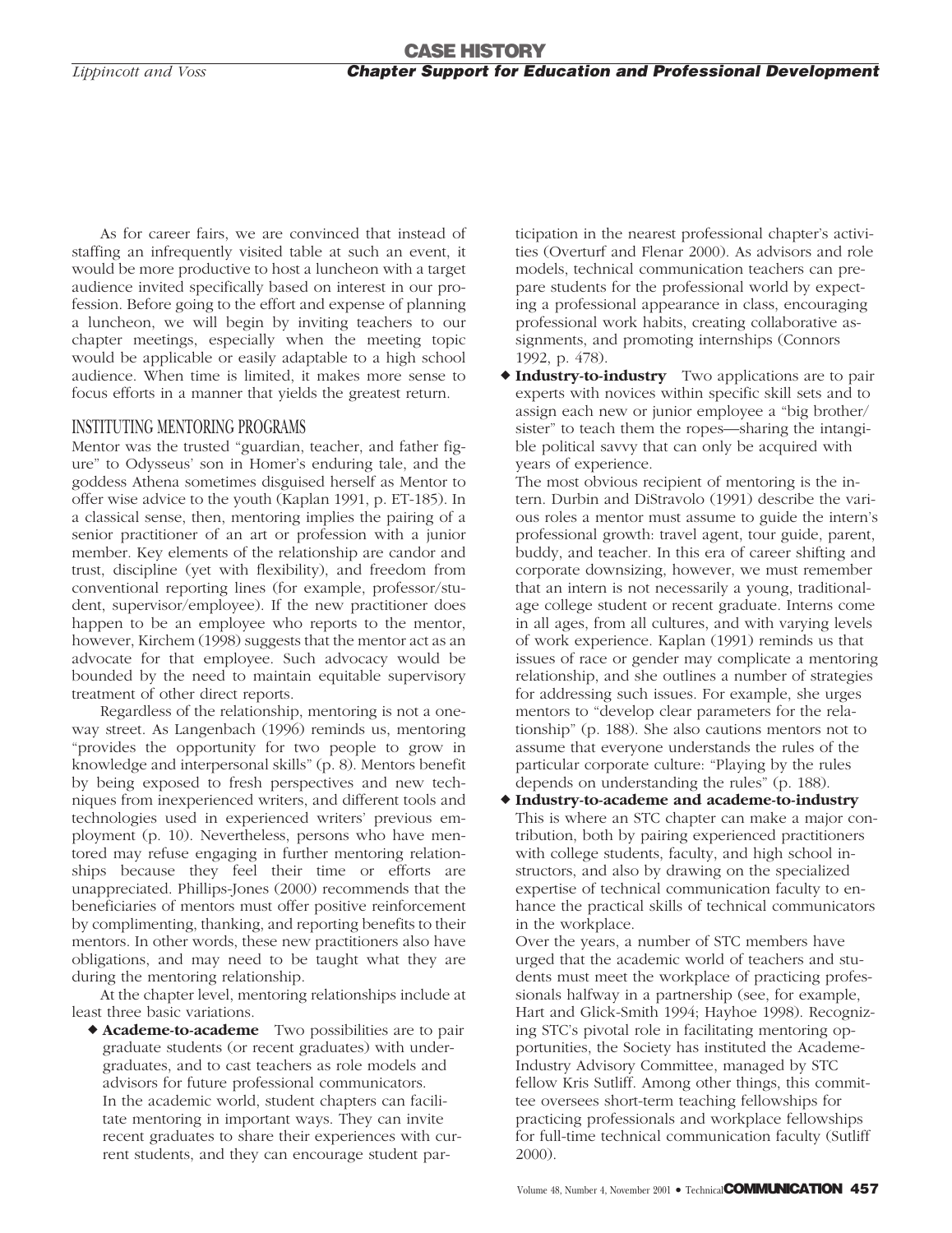On a chapter level, Southard and Reaves (1995) suggest that professionals can look for mentoring partners at STC conferences and chapter meetings. Chapter members might also pair workplace research projects with academic researchers, students as well as teachers (p. 563). Working or retired technical communicators can visit classes or host students in workplace interviews during which they review student resumes and portfolios (p. 562). Electronic mentoring using communication technologies such as e-mail affords students encouragement and a potential employment network, and furnishes teachers with ideas for projects and class development as well as a means of continuing education (Fink, Gasser, and Schubert 1996). Finally, in a financial capacity, in addition to the previously mentioned scholarship programs, an STC chapter can offer to subsidize student member attendance at regional or annual conferences (Overturf and Flenar 2000).

For any of the three variations of mentoring discussed here, one of the keys to success is to strike the right balance between structure and informality. Enough discipline needs to be exerted to ensure that regular face-to-face meetings occur (for example, a standing working lunch once a month), yet the door must always be open for the spontaneous exchanges that nurture the relationship and develop trust.

Another area where STC is in a position to guide eager learners in management and communication skills is through outreach to community volunteer organizations. While this form of service does not fit the formal definition of mentoring (that is, pairing individual mentors and new employees or recent graduates), it does parallel our educational outreach activities in a number of ways. What better model for community volunteers than a society of professional communicators which is itself sustained primarily by volunteerism? Saul Carliner of Bentley College has devoted significant energy to teaching volunteers to run non-profit organizations. He has developed a Web site dedicated to providing resources for volunteer community leaders (Carliner 1998).

What better model for community volunteers than a society of professional communicators which is itself sustained primarily by volunteerism?

#### **458** Technical**COMMUNICATION** • Volume 48, Number 4, November 2001

#### **Orlando chapter initiatives**

For years, our chapter has strongly supported the first and third of these approaches, within the academic world and between industry and academe. Many of the Orlando STC members who are graduates of the University of Central Florida (UCF) speak to classes, evaluate student portfolios, and invite students to conduct workplace interviews. Such efforts also give mentors the platform to promote STC as a professional networking society.

More formally, UCF's Technical Writing Advisory Board meets every fall to facilitate a community-wide consultation on the types of courses taught in the undergraduate and graduate programs in technical writing. Moreover, professors formulating a newly proposed PhD in Texts and Technology sought input and written support from potential students and from industry representatives, both in Central Florida and elsewhere in the nation.

The Education Committee is currently exploring how to implement a more formal industry-to-academe mentoring program by pairing volunteers from among the chapter's ranks of practicing professionals with interested students from the UCF undergraduate and graduate programs in technical communication to form 1- to 2-year mentoring partnerships. Drawing on resources from other chapters that have already implemented such programs (Bergen 1997; Fisher 2001), we plan to provide basic training in the mentoring process as well as guidelines under which participants should proceed.

The Education Committee also plans to increase our involvement in the second type of mentoring (industry-toindustry) by leveraging the varied expertise of our chapter members through chapter meetings, workshops, and informal "lunch and learn" initiatives, as well as by encouraging professional networking through a suitable online forum (see the section on professional development below).

Such mentoring, coupled with the chapter's financial support through scholarships, strengthens the bonds of the technical communication community. A chapter's mentoring efforts may yield an overlooked benefit to the Society: after graduation, the new professionals in the mentoring program may become STC members wherever their employment takes them.

#### SUPPORTING AND ENHANCING PROFESSIONAL DEVELOPMENT

Most of our activity in the five areas discussed above has focused on supporting educational institutions in our surrounding community—ranging, literally, from elementary schools (for which we developed templates to help teachers prepare fourth graders for the Florida Writes exam) to graduate programs in technical communication. It is equally important in our educational initiatives that we reach out to our own membership as well. Indeed, in a profession that is inextricably linked to technology, contin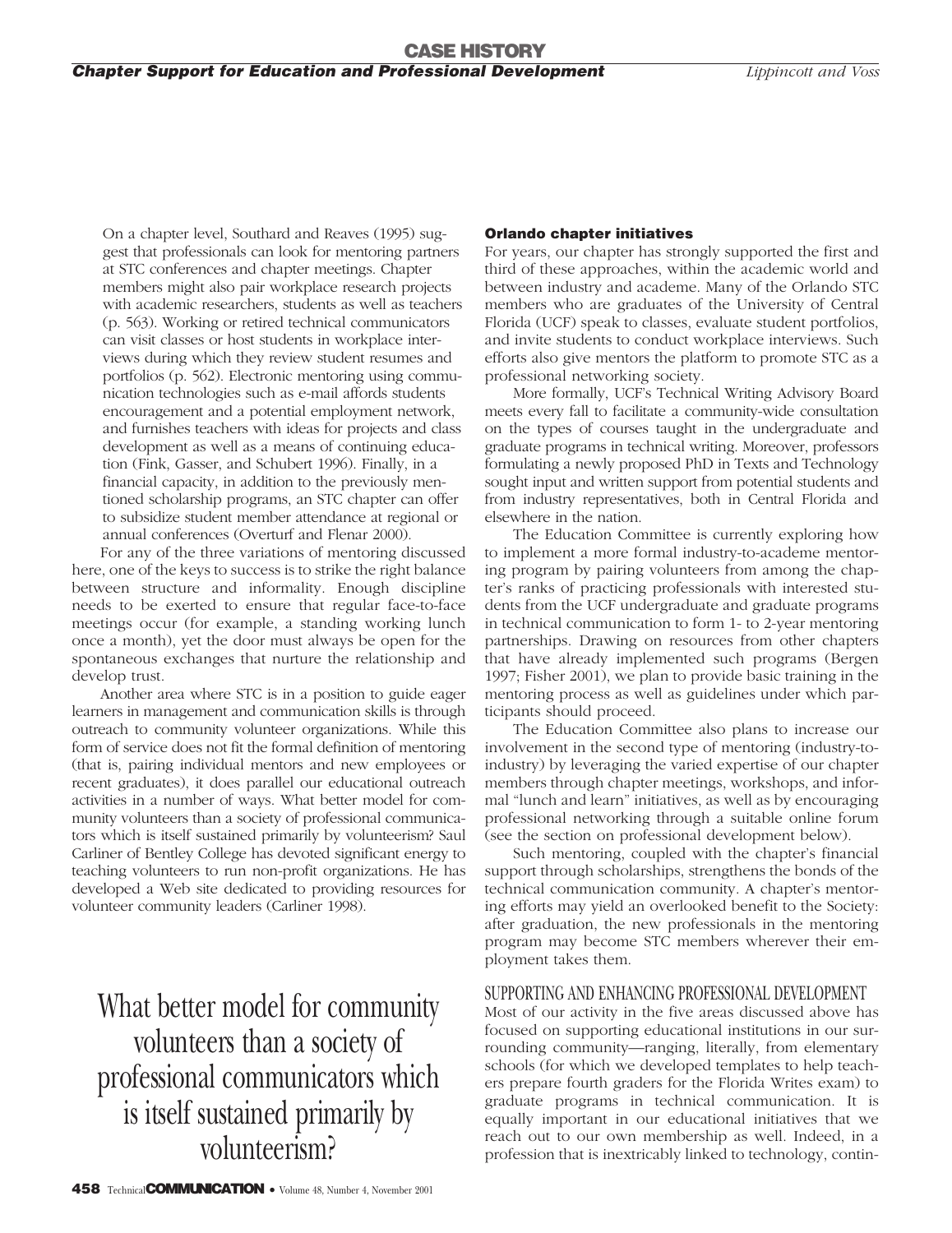uous professional development is not a luxury; it is an essential.

At the Society level, of course, the Annual Conference and regional conferences allow great numbers of members to attend—and to present—sessions devoted to professional development. Society periodicals also share information with a large readership, and archived copies in libraries and now online allow future readers to research and apply professional development opportunities. Individuals holding Society positions such as regional directorsponsors often conduct professional development sessions (see, for example, Ames 1999). Then there are STC-affiliated workshops such as the Institute in Technical Communication currently held in South Carolina, and the Technical Communication Institute held in Manitoba. These workshops are particularly notable, according to Blicq (1999), because "they are organized by volunteers and staffed by prestigious faculty whose primary recompense is the satisfaction they gain from conveying information to their peers" (p. 28).

In larger chapters, professional development initiatives may be the province of a separate committee. The Chicago chapter, for instance, created the Institute for Professional Development to develop partnerships between academic institutions and practicing professionals. Working together, faculty and chapter members have generated courses for new communicators who have little or no formal coursework or experience in technical communication (Abbott 2000). The Institute serves as a model for other chapters to partner with their local technical communication faculty.

However, we suspect that many chapters, large and small, operate as the Orlando chapter does—on the enthusiasm and efforts of a small core of dedicated members. Each elected officer and committee member thus often does more than one job, with the result that no one is particularly anxious to undertake chairing another committee. How, then, can an education committee help promote the professional development of its chapter's members, in addition to its outreach to the surrounding educational community?

Based on our own experiences, what we have learned from other organizations, and, especially, from the collected wisdom of other STC chapters, the Orlando chapter has targeted a number of approaches to support the professional development of our members that we plan to tackle in the next few years:

- Work with the chapter's program coordinator (in our case, the vice president) to develop valuable presentations for chapter meetings.
- Support regional conferences with presentations and workshops.
- Encourage chapter members to share their professional expertise, initially by presenting at chapter

meetings, and providing them with feedback to help them extend their reach to regional and international conferences.

- Explore the possibility of providing financial assistance to help chapter members further their academic training and participate in professional development activities such as regional and international conferences, in return for sharing what they learn in forums such as chapter meetings, the Web site, or a listserv (within guidelines for application and distribution of resources).
- Sponsor special professional development activities such as half- or full-day training sessions by recognized experts within or outside STC, offering discounted rates to members.
- Establish listserves and chat rooms to encourage electronic professional networking, problem-solving, and brainstorming, using STC's hosting capability.
- Foster community service opportunities for members through the vehicle of STC.

This list is by no means exhaustive, and in different years, depending on the leadership and needs of the membership and the community, the approaches will vary. For instance, our last two chapter vice presidents, who were responsible for developing programs for chapter meetings, also served on the Education Committee. This overlap has helped us foster professional development by presenting the latest in software products, market trends, and other areas of wide interest.

We are also pleased to report that many of our chapter members have eagerly volunteered to present programs on topics ranging from Web indexing to distance learning. Such presentations serve to inform the internal professional community, and they also generate increased visibility and recognition of expertise by our employers.

A good example of professional networking in action at chapter meetings is the traditional "Washlines" session the Orlando chapter holds each summer following the STC annual conference. Based on the late Gordon McKenzie's memorable keynote address at the STC Annual Conference in 1994, in which McKenzie strung a rope across the stage and displayed 30 placards bearing topics from which the audience could choose, this lively session calls upon chapter members who attended the conference to share information from the technical sessions with fellow chapter members and colleagues in an informal but informative session (see Benson 1998; Ratcliffe 1998).

One thing is certain: The faster our profession moves, the more important professional development will be to each practitioner.

#### CONCLUDING THOUGHTS

Chapter-level education committees are uniquely positioned to activate STC's outreach to education because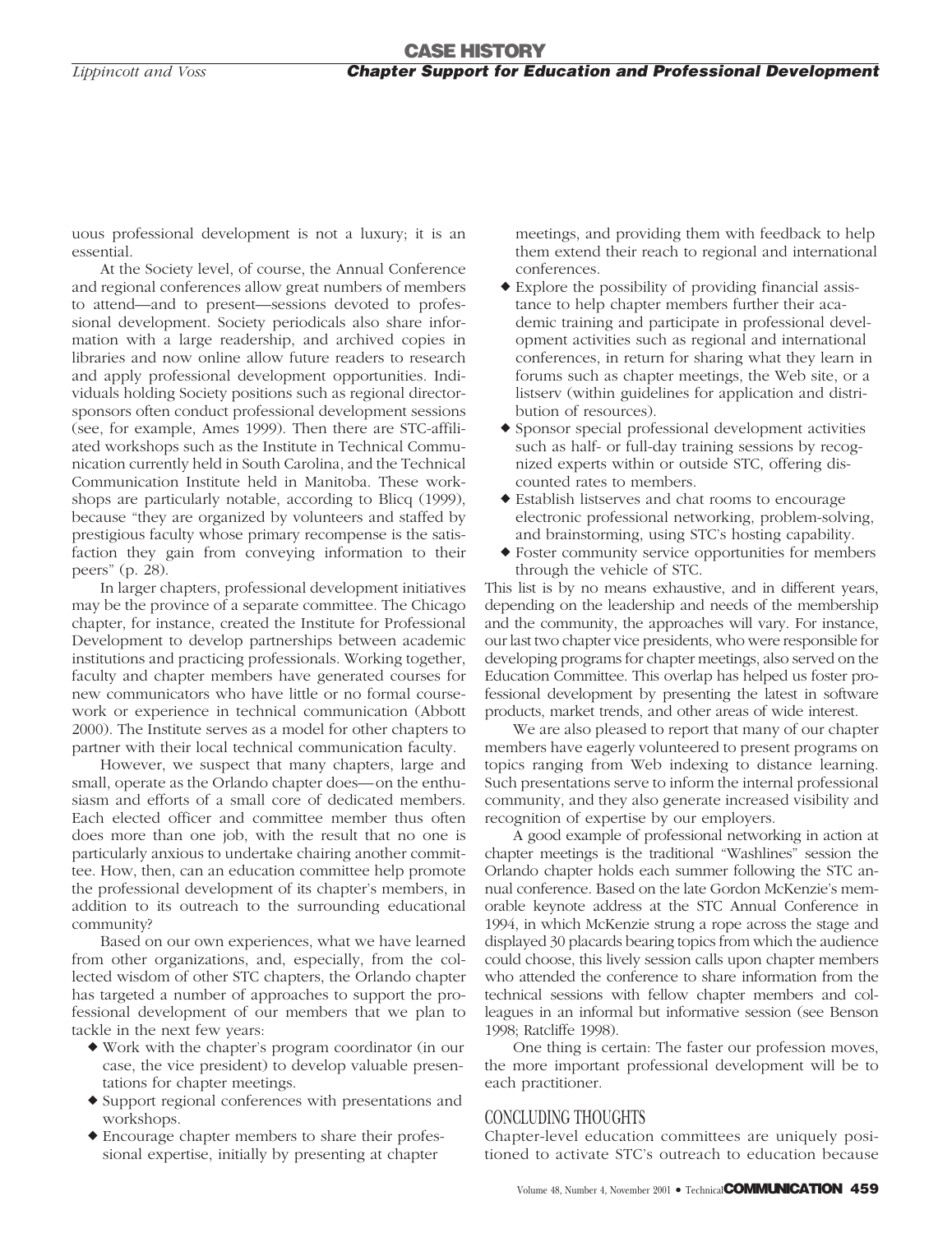they are closest to the action—the schools. To function efficiently, these committees should have an annual planning session to set and prioritize goals and objectives for the coming year. They should not only track their accomplishments against the goals but also leverage those accomplishments through aggressive publicity in appropriate internal and external forums—not in the spirit of self-promotion, but in the interest of sparking more volunteerism to sustain the outreach initiative. Finally, at the Society level, we should establish and maintain an online forum where individual chapters can benefit from each others' experiences in educational outreach and share the tools we develop to help secondary school teachers use the principles of technical communication in their classroom.

To be productive, then, an education committee must not only have a clear vision of its mission and goals, but also have the knowledge to translate that vision into specific, attainable objectives and the commitment to convert the vision into reality.

The Irish poet William Butler Yeats reminds us that "Education is not the filling of a pail, but the start of a fire." STC is nurturing that flame. T**C**

#### **ACKNOWLEDGMENT**

The authors would like to express their appreciation to the Communications Department of Lockheed Martin Missiles and Fire Control-Orlando for graphics support for this article and to Doris Heard and Laura Whitley for providing that support.

This article is an update and expansion of a presentation by the same authors at STC's 47<sup>th</sup> Annual Conference (Voss and Lippincott 2000).

#### **REFERENCES**

- Abbott, C. B. 2000. "The Chicago chapter STC Institute for Professional Development: A model for developing partnerships between STC and universities/colleges." *Proceedings of the STC 47th Annual Conference.* Arlington, VA: Society for Technical Communication, pp. 58–63.
- Abbott, F. T. 1996. "The tie that binds: Technical communication in the high school classroom." *Proceedings of the STC 43rd Annual Conference.* Arlington, VA: Society for Technical Communication, p. 47.
- Ames, A. L. 1999. "Professional fitness: Staying in shape, not just getting a job." http://www.verbal-imagery.com/matls/ prof-dev/index.htm
- Benson, Laurie. 1998. "Chapter notes: August meeting." *Tech Trends* 3, no. 2:3. www.stc-southeast.org/orlando/ techtrends/1998/TrendsSeptOct98.pdf
- Bergen, Jane. 1997. "The mentoring project." Packet of support materials from industry-to-academe mentoring program, STC Lone Star Chapter.
- Blankinship, A. R. 1999. "STC student competitions." *Intercom* 46, no. 9:25.
- Blicq, R. S. 1996. "Introducing technical communication into the high school curriculum." *Proceedings of the STC 43rd Annual Conference.* Arlington, VA: Society for Technical Communication, p. 48.
- Blicq, R. S. 1999. "ITC or TCI—Which is for you?" *Intercom* 46, no. 5:28–29.
- Blicq, R. S. 1995. "Manitoba introduces technical communication in high schools." *Intercom* 42, no. 4:6–7.
- Carliner, S. 1998. "Links to resources on volunteer development and non-profit management: Tips for volunteer community leaders." http://web.bentley.edu/ empl/c/scarliner/ldrhome.htm
- Chisnell, D. 2000. "Teaching teachers at the Institute in Technical Communication: A special report on our pilot project." *Proceedings of the STC 47th Annual Conference.* Arlington, VA: Society for Technical Communication, pp. 48–51.
- Connors, P. E. 1992. "Mentoring: The college teacher as mentor and role model for the future professional writer." *Proceedings of the STC 39th Annual Conference.* Arlington, VA: Society for Technical Communication, pp. 478–479.
- Craig, A. 2000. Unpublished draft of chapter education outreach activities. Personal correspondence.
- Durbin, M. E., and M. A. DiStravolo. 1991. "The mentor's six hats or if it's Tuesday, I must be mom." *Proceedings of the 38th International Conference on Technical Communication.* Arlington, VA: Society for Technical Communication, pp. ET-202–ET-204.
- Fink, B. L., L. K. Gasser, and K. L. Schubert. 1996. "Expanding the learning community: Using electronic mentoring to build academic/industry partnerships." *Proceedings of the STC 43rd Annual Conference.* Arlington, VA: Society for Technical Communication, p. 25.
- Fisher, C. D. 1999. "International Student Technical Writing Competition." *Intercom* 46, no. 9:27.
- Fisher, L. H. 2001. "The mentoring program at Silicon Valley Chapter." *Tieline* 14, no. 2:1,7.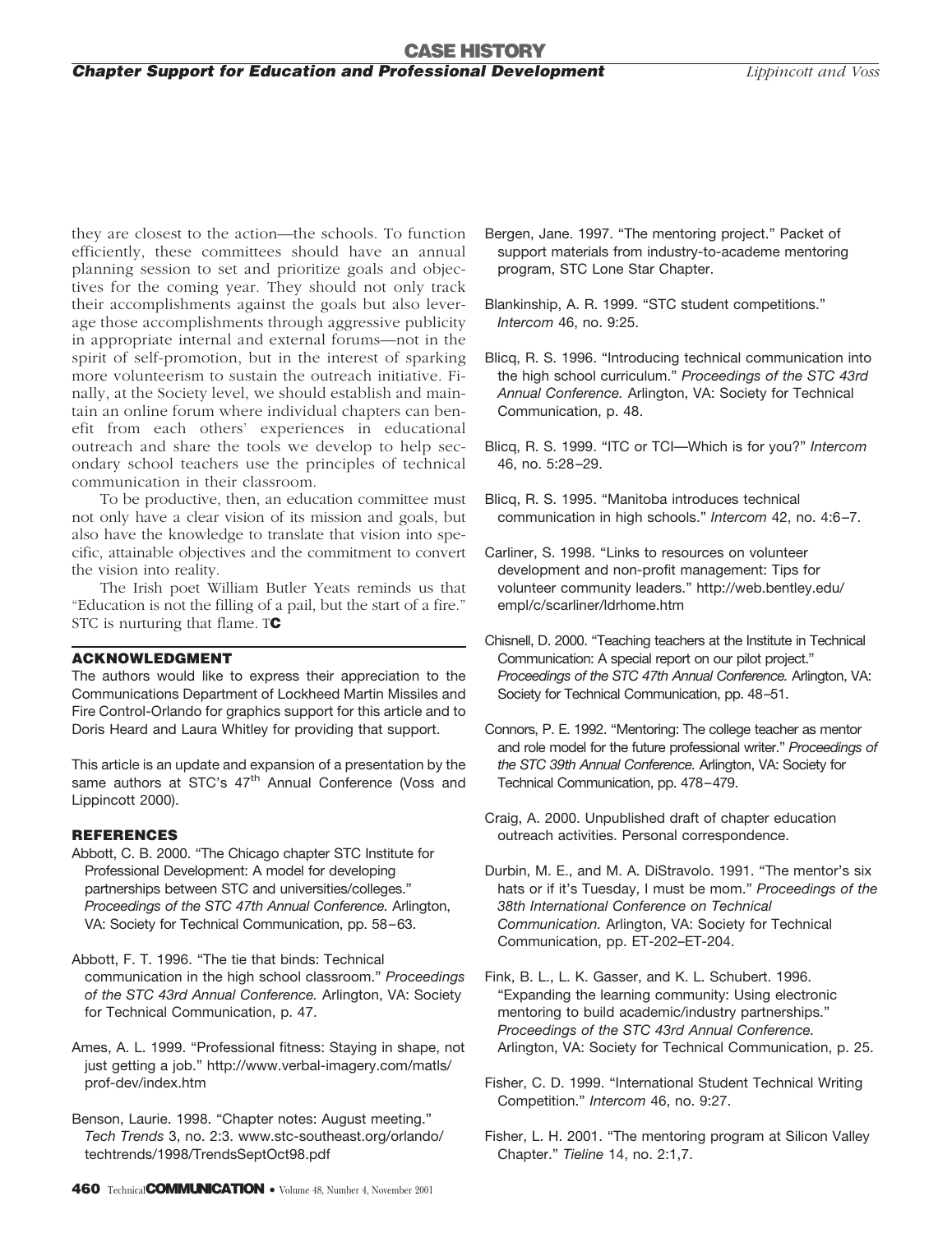Harris, Mitzi. 2000. Personal correspondence.

- Hart, H., and J. L. Glick-Smith. 1994. "Training in technical communication: Ideas for a partnership between the academy and the workplace." *Technical communication* 41, no. 3:399–405.
- Hayhoe, G. F. 1998. "The academe-industry partnership: What's in it for all of us?" *Technical communication* 45, no. 1:19–20.
- Hayhoe, G. F. 1999. "How to draft a blueprint for success: A brief guide to chapter strategic planning." *Tieline* 12, no. 10:1, 6.
- Hayhoe, G. F., E. T. Abbott, R. S. Blicq, L. A. Moretto, and T. Pollick. 1996. "Changing how the world communicates: Secondary curricula in technical communication." *Proceedings of the STC 43rd Annual Conference.* Arlington, VA: Society for Technical Communication, p. 46.
- Hirst, R. 2000. "How the East Tennessee chapter of STC created, and administers, its J. Paul Blakely Scholarship." *Proceedings of the STC 47th Annual Conference.* Arlington, VA: Society for Technical Communication, pp. 31–34.
- Jones, D. 2000. "Marketing technical communication to high school audiences: Creating a tutorial for teachers and promoting a regional competition for students." Proposal for STC Special Opportunities Grant.
- Kaplan, L. 1991. "Corporate mentoring." *Proceedings of the 38th International Conference on Technical Communication.* Arlington, VA: Society for Technical Communication, pp. ET-185–ET-188.
- Kirchem, R. G. 1998. "Mentoring employees." www.ocstc.org/ ana\_conf/pdf/mg7m\_b.pdf
- Langenbach, T. 1996. "Mentoring a technical writer." *Intercom* 43, no. 10:8–10.
- Larsen, M. R., A. Pastizzo, D. Robinson, and M. Silver. 1999. "What I did for my summer vacation: A case study of a partnership between a product information department and a local high school." *Proceedings of the STC 46th Annual Conference.* Arlington, VA: Society for Technical Communication, pp. 37–41.
- Lippincott, G. 1999. "How the education committee spent summer vacation." *Tech Trends* 4, no. 2:SI 1– 4. www.stc-southeast.org/orlando/techtrends/1999/ sepoct99.pdf
- Michaelson, H. B. 2000. "New York Metro chapter's scholarship awards." *Intercom* 13, no. 2:1, 7.
- Moretto, L. A. 1996. "Redefining technical communication." *Proceedings of the STC 43rd Annual Conference.* Arlington, VA: Society for Technical Communication, p. 49.
- Overturf, J., and S. Flenar. 2000. "Strategies for student chapter success." *Proceedings of the STC 47th Annual Conference.* Arlington, VA: Society for Technical Communication, pp. 241–242.
- Phillips-Jones, L. 2000. "Mentee tip of the month: Reinforcing your mentors." www.mentoringgroup.com/ mentees.html
- Piotrowski, M. 1995. "Students tackle 'real-world' projects." *Intercom* 42, no. 2:3, 9.
- Ratcliffe, Michelle. 1998. "Share your knowledge and experience about our industry." *Tech Trends* 3, no. 2:6. www.stc-southeast.org/orlando/techtrends/1998/ TrendsSeptOct98.pdf
- Ridgway, L. S. 1999. "Scholarships for technical communicators." *Intercom* 46, no. 9:24.
- Society for Technical Communication. 1999. "Call for entries: ISTWC." *Intercom* 46, no. 10:30.
- Society for Technical Communication. 2000. "STC Strategic Plan, 2000-2005." www.stc.org/PDF\_Files/ StrategicPlan.pdf
- Southard, S. G., and R. Reaves. 1995. "Tough questions and straight answers: Educating technical communicators in the next decade." *Technical communication* 42, no. 4:555– 565.
- Sutliff, K. 2000. "Academe/Industry relationships: Balancing academic principles and marketplace demands." *Proceedings of the STC 47th Annual Conference.* Arlington, VA: Society for Technical Communication, pp. 7–11.
- Twait, A. 1998. "Technical writing in the classroom." *Intercom* 45, no. 8:4–6.
- Voss, D. W. 1995. "Orlando chapter coaches teachers on effective ways to teach writing." *Tieline* 8, no. 10:6–7.
- Voss, D. W., and Lippincott, G. 2000. "Reaching out—How an STC chapter can support education in its community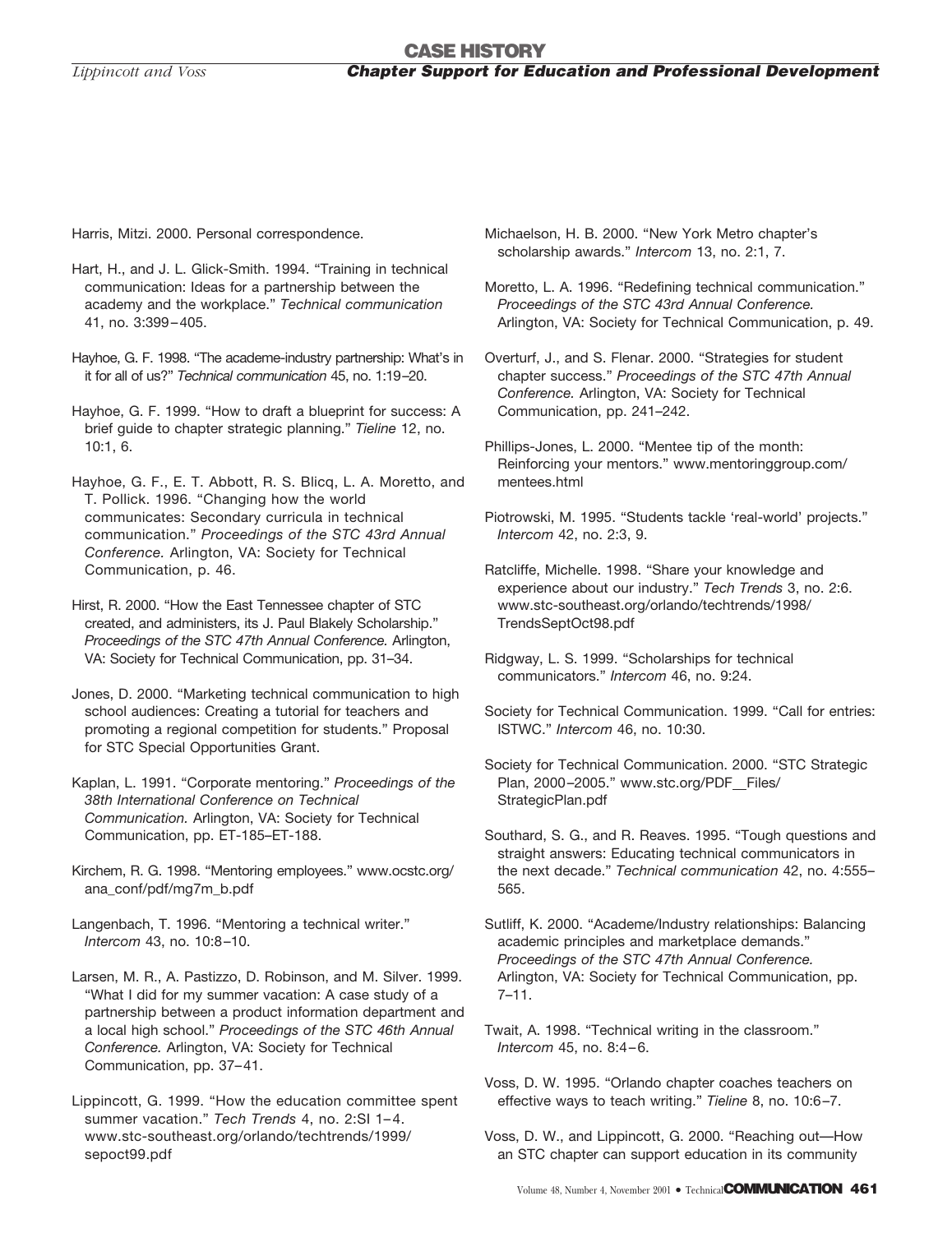and professional development for its membership." *Proceedings of the STC 47th Annual Conference.* Arlington, VA: Society for Technical Communication, pp. 221–226.

Weiss, L. 2000. "Students of today, tools of tomorrow!" Unpublished draft on the STC East Bay chapter's technical literacy project, distributed at the STC 47th Annual Conference.

#### APPENDIX A: STC ORLANDO CHAPTER'S EDUCATION COMMITTEE CHARTER AND PROCEDURES

**Note:** The text can also be accessed at www.stc-southeast. org/orlando/education/goals/charter.html

The Education Committee is a standing committee of the Orlando chapter of the Society for Technical Communication (STC), as specified in the chapter by-laws, Section 2, Paragraph D, under the supervision of the chapter president or his or her designee on the Administrative Council. Its charter is to support educational and professional development relating to technical communication: within our chapter, within the workplace, and, especially, within all levels of the community educational system. This includes, but is not limited to, the following:

- Awarding undergraduate and graduate scholarships in technical communication
- Sponsoring/supporting an investment fund to endow future scholarships
- Awarding community college excellence awards in technical communication
- Sponsoring an annual high school technical writing competition
- $\blacklozenge$  Supporting in-service education of area secondary and elementary instructors
- Supporting the education and professional development of chapter members
- Evaluating curriculum and textbooks
- Supporting career fairs, "teach-ins," science fairs, and the like
- Making presentations to undergraduate and graduate classes at UCF
- Encouraging mentoring between industry and academe
- Providing financial stipends to support the professional development of technical communication faculty at UCF and area community colleges
- Supporting initiatives by STC International on bringing technical communication into secondary school curriculum
- Providing input to the chapter's Web site by regularly updating information on the Education Committee's page

 Providing input to the chapter newsletter to keep chapter members apprised of committee activities and opportunities

These activities are subject to Administrative Council approval.

The Education Committee has two standing officerships: the chairperson and the coordinator of the high school technical writing competition. The chair is appointed by the chapter president for the chapter year; the coordinator is a volunteer from among the committee's membership. Other leadership functions within the committee are filled on an ad hoc basis to meet requirements.

#### **Procedures**

#### **General communication**

- The Education Committee chairperson will make minutes from meetings available to the Administrative Council and to chapter members either through the chapter president or his or her designee on the Administrative Council who participates on the Education Committee.
- On the request of the chapter president, the Education Committee chairperson will make records of confidential committee deliberations on scholarships, awards, and contest evaluations available to the Administrative Council, collectively.

#### **Budget development and approval**

- The Education Committee will submit a proposed budget for the chapter year to the chapter treasurer in accordance with his or her schedule. The amounts approved will be governed by availability of funds, the chapter budget, and chapter priorities, as determined by the Administrative Council.
- Private donations to the Pellegrin fund may only be used to support scholarships.

#### **Scholarship selections**

- The Education Committee has responsibility for selecting recipients of the annual Pellegrin undergraduate and graduate scholarships and for determining the criteria and procedures governing said selection.
- Evaluation criteria include (but are not necessarily limited to) academic records (GPA, transcripts), an essay, and financial need. Weighting of the criteria is subjective and is the individual responsibility of each committee member.
- The method of selection is consensus, guided by mathematical ranking and tabulation in conjunction with discussion among committee members.
- All material in the scholarship applications, all records of committee votes, and all discussion shall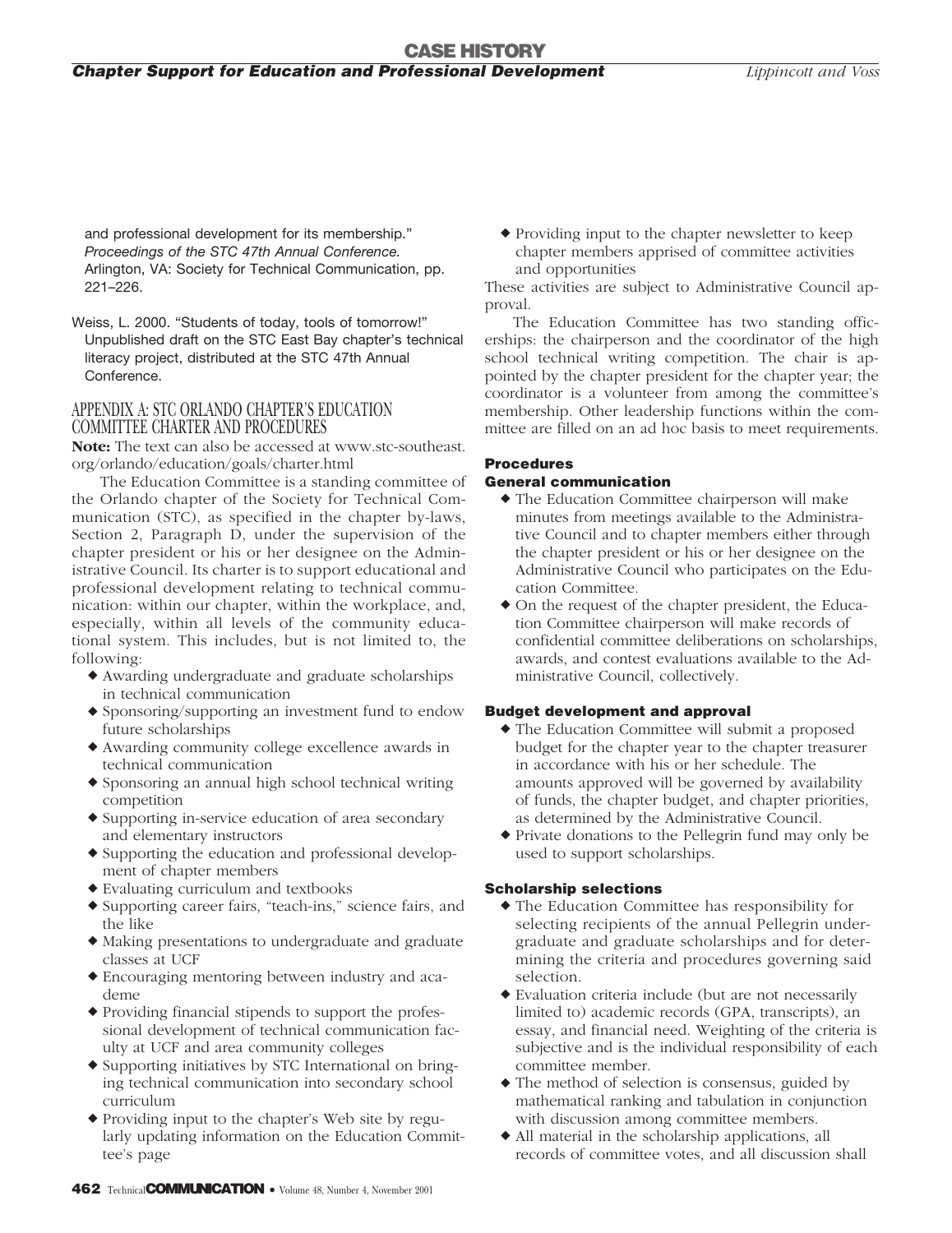be held in the strictest confidence by Education Committee members.

 Assuming adequate funds are available, scholarships shall be funded from the Education Committee portion of the chapter operating budget until the Pellegrin Scholarship Fund becomes self-sustaining.

#### **Excellence award selections**

- Excellence awards for community college technical communication students are based on the recommendation of a technical communication faculty member identified by the English Department chair. The Education Committee chair or his or her designee contacts the English Department chairs and the designated faculty members at the community colleges.
- To be eligible for an award, a recipient must attend an area community college and have completed at least one course in technical communication within the past year.
- Names of recipients shall remain confidential until they are announced at an STC event.
- Amounts are determined by the annual budget and the availability of funds.
- Excellence awards are funded from the Education Committee portion of the chapter operating budget.

#### **Stipends for faculty professional development**

- Budget permitting, financial stipends shall be provided to support the professional development of technical communication faculty at UCF and area community colleges.
- To be eligible for a stipend, an area college must have offered/taught at least one course in technical communication within the past year.
- The amounts of the awards will reflect the number of courses offered and the size of the technical communication staff. Amounts are determined by the annual budget and the availability of funds, and are the ultimate responsibility of the Administrative Council and the chapter treasurer.
- Stipends for faculty professional development are funded from the Education Committee portion of the chapter operating budget.

#### **High school competition**

 The annual high school competition is open to all secondary students in the five-county Central Florida area (Orange, Seminole, Osceola, Volusia, and Brevard).

**Note:** There is a growth plan to expand the contest both by wider promotion and by seeking support from other STC chapters, initially in Central

Florida (Space Coast Chapter) and, ultimately, statewide.

- Entries are judged by the Education Committee under specific guidelines established by the competition manager and approved by the committee.
- If the volume of entries dictates, the Education Committee may seek judging support from chapter members.
- The method of evaluation is consensus, guided by mathematical ranking and tabulation in conjunction with discussion among committee members.
- All material in the contest entries, all records of committee votes, and all discussion shall be held in the strictest confidence by Education Committee members.
- Financial awards/plaques may be presented per committee guidelines and as approved in the Education Committee portion of the chapter operating budget.
- Budget permitting, contest award winners, their parents, and their faculty sponsors are invited to receive their awards at a suitable chapter event such as the year-end dinner meeting in June.
- Contest expenses incurred by the competition manager (or other committee members) may be reimbursed in accordance with the Education Committee portion of the chapter operating budget.
- Monies collected from corporate/private patrons of the high school competition are turned over to the chapter treasurer.

#### **Supporting the education and professional development of chapter members**

**Note:** Specific activities in support of this charter element are presently in the definition stage.

**GAIL LIPPINCOTT,** president of RGL Solutions, teaches technical communication at the University of North Texas. She holds a PhD in technical communication from the University of Minnesota. She has received an STC research grant, an STC graduate scholarship, and an excellence award in the Ken Caird Student Article Competition. A senior member of the Society, she served as vice president of the Orlando chapter and as a member of its Education Committee, and has received the Chapter Distinguished Service Award for managing four Florida Technical Writing Conferences. She co-chairs the Lone Star chapter's Public Relations Committee. Contact information: gail@unt.edu

**DAN VOSS** is a communications manger at Lockheed Martin Missiles and Fire Control-Orlando (LMMFC-O), with 22 years' aerospace experience, and he has also taught high school and